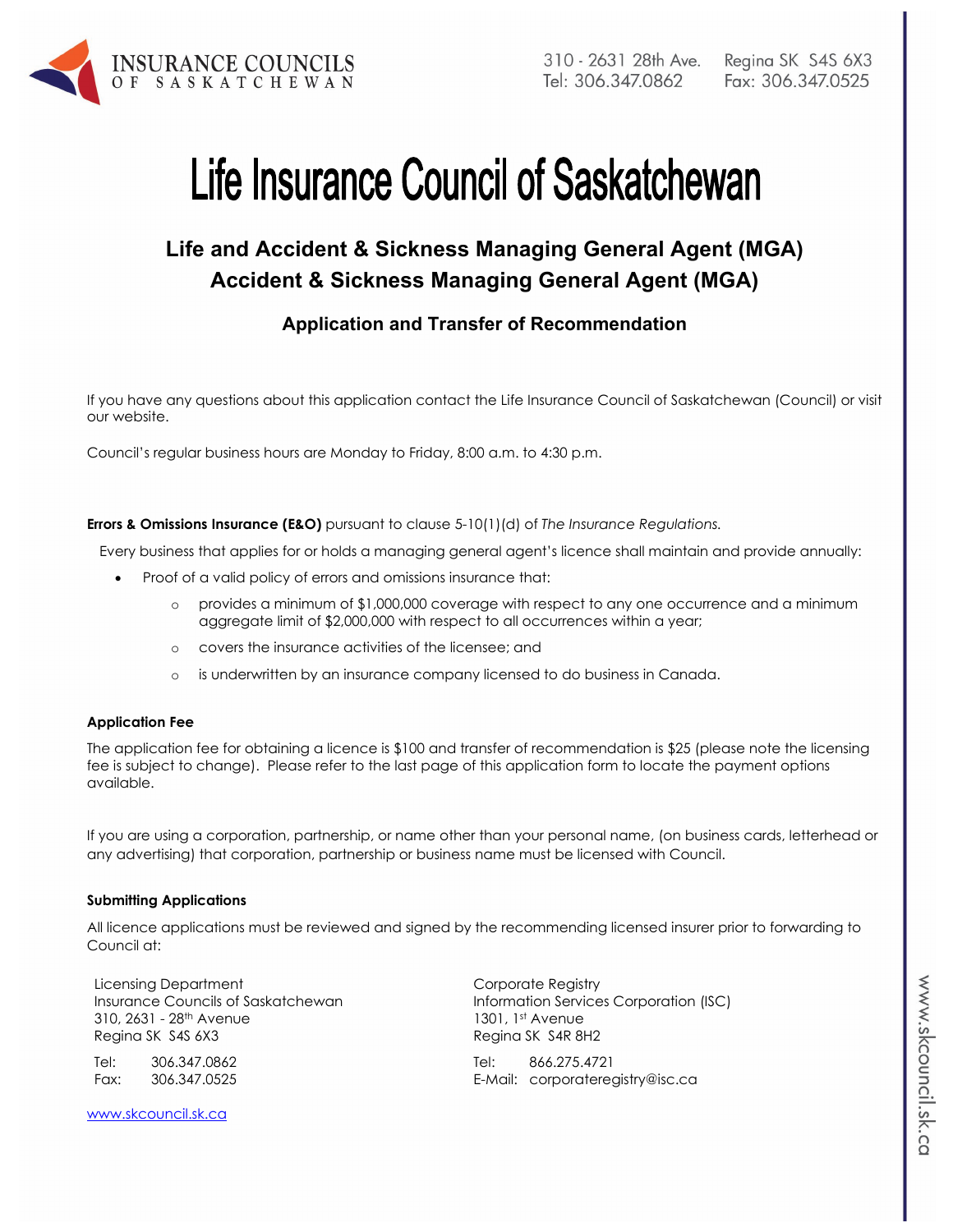

| Life Insurance Council                                                                                                                                                                                           | For ICS use only     | <b>Received Date</b> |  |  |  |  |
|------------------------------------------------------------------------------------------------------------------------------------------------------------------------------------------------------------------|----------------------|----------------------|--|--|--|--|
| of Saskatchewan                                                                                                                                                                                                  | Licence No.          |                      |  |  |  |  |
|                                                                                                                                                                                                                  | Date Issued          |                      |  |  |  |  |
| □ Life Accident & Sickness MGA                                                                                                                                                                                   |                      |                      |  |  |  |  |
| n Accident & Sickness MGA                                                                                                                                                                                        |                      |                      |  |  |  |  |
| □ Application - \$100<br>□ Transfer of Recommendation - \$25                                                                                                                                                     | Date Processed       |                      |  |  |  |  |
| <b>Part A: Identification Information</b>                                                                                                                                                                        |                      |                      |  |  |  |  |
| Provide legal name in which the MGA will carry on business and in which the licence is to be issued:                                                                                                             |                      |                      |  |  |  |  |
|                                                                                                                                                                                                                  |                      |                      |  |  |  |  |
| List all business trade names that will be used.                                                                                                                                                                 |                      |                      |  |  |  |  |
|                                                                                                                                                                                                                  |                      |                      |  |  |  |  |
|                                                                                                                                                                                                                  |                      |                      |  |  |  |  |
|                                                                                                                                                                                                                  |                      |                      |  |  |  |  |
| Is the MGA: (Please check the box that applies to the applicant)                                                                                                                                                 |                      |                      |  |  |  |  |
| a corporation<br>□                                                                                                                                                                                               |                      |                      |  |  |  |  |
| a partnership<br>□                                                                                                                                                                                               |                      |                      |  |  |  |  |
| registered under The Business Names Registration Act<br>□                                                                                                                                                        |                      |                      |  |  |  |  |
| A copy of the Saskatchewan Certificate of Registration must accompany this application if the applicant for<br>licence is a corporation, partnership or is registered under The Business Names Registration Act. |                      |                      |  |  |  |  |
| Give full particulars below of the individual owners, principal shareholders, officers or directors.                                                                                                             |                      |                      |  |  |  |  |
| FULL NAME/POSITION HELD WITH FIRM                                                                                                                                                                                | <b>RESIDENT CITY</b> | DATE OF BIRTH        |  |  |  |  |
|                                                                                                                                                                                                                  |                      |                      |  |  |  |  |
|                                                                                                                                                                                                                  |                      |                      |  |  |  |  |
|                                                                                                                                                                                                                  |                      |                      |  |  |  |  |
|                                                                                                                                                                                                                  |                      |                      |  |  |  |  |
|                                                                                                                                                                                                                  |                      |                      |  |  |  |  |
|                                                                                                                                                                                                                  |                      |                      |  |  |  |  |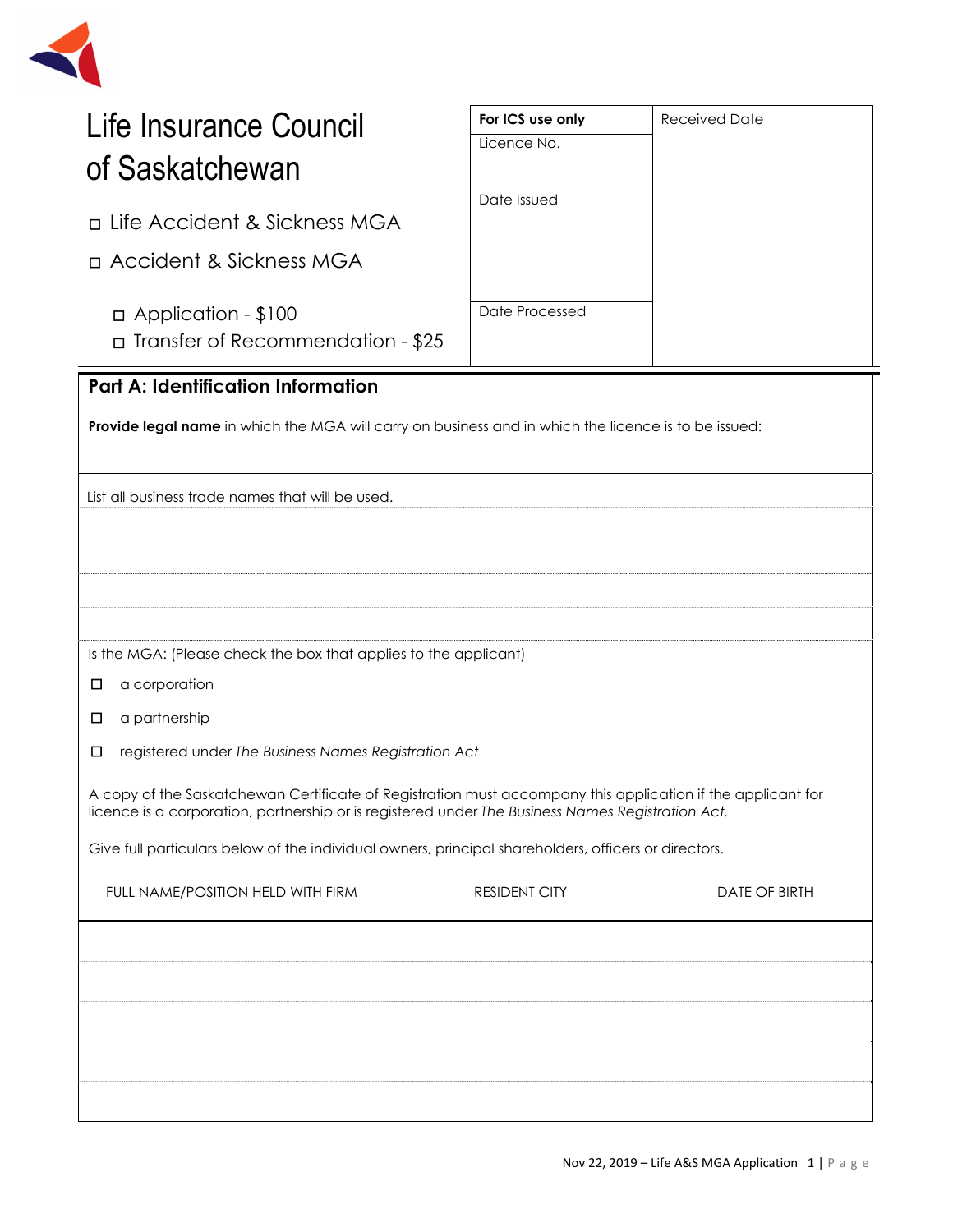

|                                                                                                                                                                                                                   | <b>Head Office Location Address</b>                                                                                                                                                                                      |     |                |                     |                  |           |                 |
|-------------------------------------------------------------------------------------------------------------------------------------------------------------------------------------------------------------------|--------------------------------------------------------------------------------------------------------------------------------------------------------------------------------------------------------------------------|-----|----------------|---------------------|------------------|-----------|-----------------|
|                                                                                                                                                                                                                   | Number, Street, Suite # and/or Box #                                                                                                                                                                                     |     |                |                     |                  |           |                 |
| City/Town                                                                                                                                                                                                         |                                                                                                                                                                                                                          |     | Province/State |                     |                  |           | Postal/Zip Code |
|                                                                                                                                                                                                                   |                                                                                                                                                                                                                          | ext |                |                     |                  |           |                 |
| <b>Business Telephone</b>                                                                                                                                                                                         |                                                                                                                                                                                                                          |     |                | <b>Business Fax</b> |                  |           |                 |
| <b>Business E-mail</b>                                                                                                                                                                                            |                                                                                                                                                                                                                          |     |                |                     |                  |           |                 |
|                                                                                                                                                                                                                   | Address mail will be sent to (complete only if different than location address)                                                                                                                                          |     |                |                     |                  |           |                 |
|                                                                                                                                                                                                                   | Number, Street, Suite # and/or Box #                                                                                                                                                                                     |     |                |                     |                  |           |                 |
| City/Town                                                                                                                                                                                                         |                                                                                                                                                                                                                          |     | Province/State |                     |                  |           | Postal/Zip Code |
|                                                                                                                                                                                                                   | Give full particulars below of the individual who will, pursuant to section 5-20 of The Insurance Act (Act) and<br>section 5-6 of The Insurance Regulations (regulations), be the Designated Representative.             |     |                |                     |                  |           |                 |
|                                                                                                                                                                                                                   | Name of Designated Representative                                                                                                                                                                                        |     |                |                     |                  |           |                 |
| <b>Business Address</b>                                                                                                                                                                                           |                                                                                                                                                                                                                          |     | Province/State |                     |                  |           | Postal/Zip Code |
|                                                                                                                                                                                                                   |                                                                                                                                                                                                                          |     |                |                     |                  |           |                 |
| <b>Business E-mail</b>                                                                                                                                                                                            |                                                                                                                                                                                                                          |     |                |                     | <b>Ielephone</b> |           |                 |
|                                                                                                                                                                                                                   | <b>Part B: Non-Resident Applicants</b>                                                                                                                                                                                   |     |                |                     |                  |           |                 |
| 1.                                                                                                                                                                                                                | Saskatchewan address for service as required by subsection 10-1(3) of the regulations.                                                                                                                                   |     |                |                     |                  |           |                 |
|                                                                                                                                                                                                                   |                                                                                                                                                                                                                          |     |                |                     |                  | <b>SK</b> |                 |
|                                                                                                                                                                                                                   | Street Address (Box #'s not accepted)                                                                                                                                                                                    |     | City/Town      |                     |                  | Province  | Postal Code     |
| 2.                                                                                                                                                                                                                | a) A non-resident applicant whose home jurisdiction has a web based licensee search is not required<br>to provide a Certificate of Authority/Non-Resident Endorsement. Council will verify the licence<br>status online. |     |                |                     |                  |           |                 |
| A non-resident applicant whose home jurisdiction does not have a web based license search is<br>b)<br>required to provide an original Certificate of Authority/Non-Resident Endoresment with this<br>application. |                                                                                                                                                                                                                          |     |                |                     |                  |           |                 |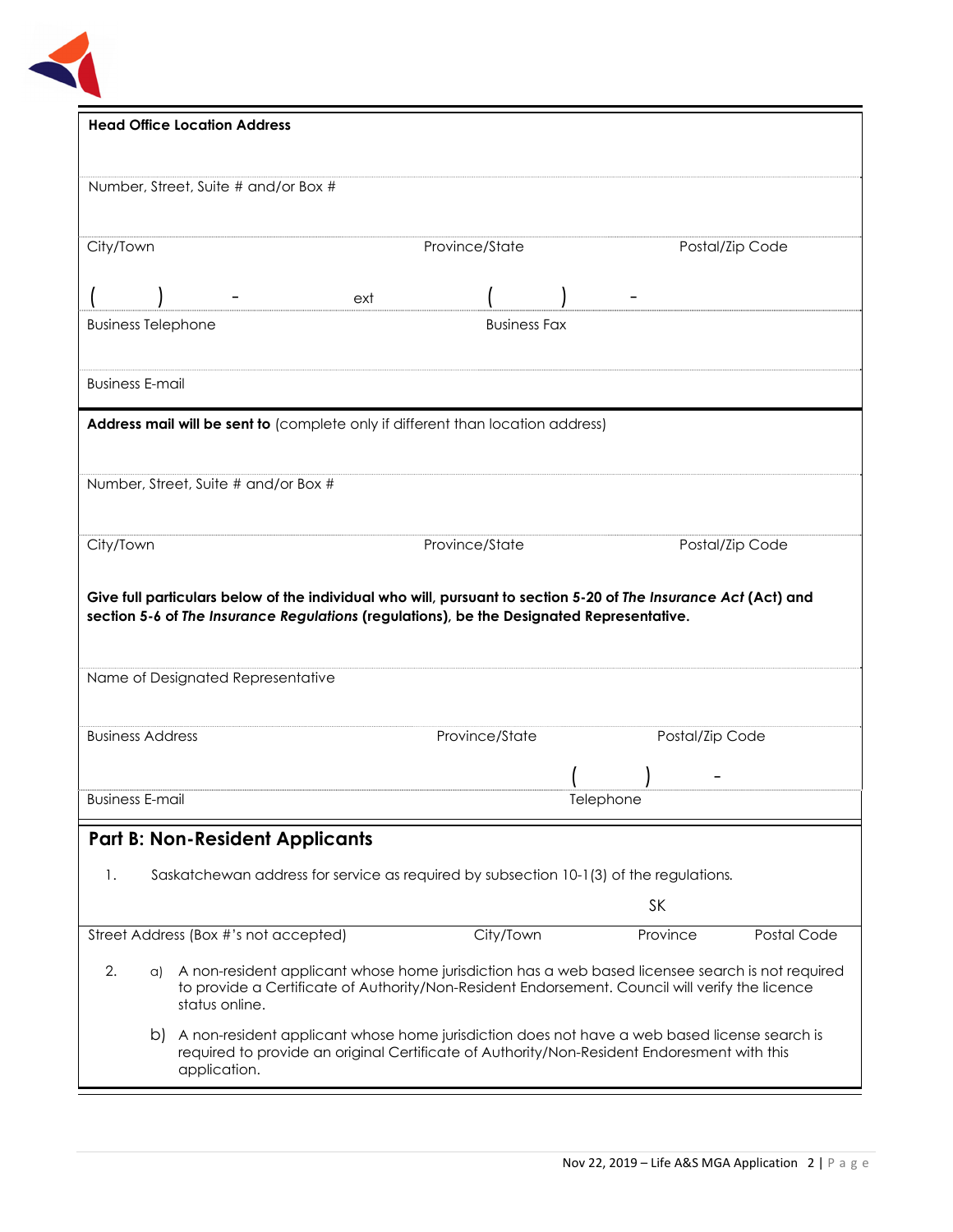

## **Part C: Errors & Omissions Insurance (E&O)**

□ **Yes** □ **No**I have attached a copy of the E&O Certificate in the name of the MGA pursuant to clause 5-10(1)(d) of the regulations.

#### **Part D: Individuals Representing the MGA**

List the individuals that will be representing and transacting insurance on behalf of the MGA in Saskatchewan.

**Note:** All individuals who fall within the definition of an agent as defined by the Act must be licensed. A Designated Representative Application must accompany this form. **Attach a separate sheet of paper, if necessary**.

| Last Name | First Name, Middle Name | City/Province |
|-----------|-------------------------|---------------|
|           |                         |               |
|           |                         |               |
|           |                         |               |
|           |                         |               |
|           |                         |               |
|           |                         |               |
|           |                         |               |
|           |                         |               |
|           |                         |               |
|           |                         |               |
|           |                         |               |
|           |                         |               |
|           |                         |               |
|           |                         |               |
|           |                         |               |
|           |                         |               |
|           |                         |               |
|           |                         |               |
|           |                         |               |
|           |                         |               |
|           |                         |               |
|           |                         |               |
|           |                         |               |
|           |                         |               |
|           |                         |               |
|           |                         |               |
|           |                         |               |
|           |                         |               |
|           |                         |               |
|           |                         |               |
|           |                         |               |
|           |                         |               |
|           |                         |               |
|           |                         |               |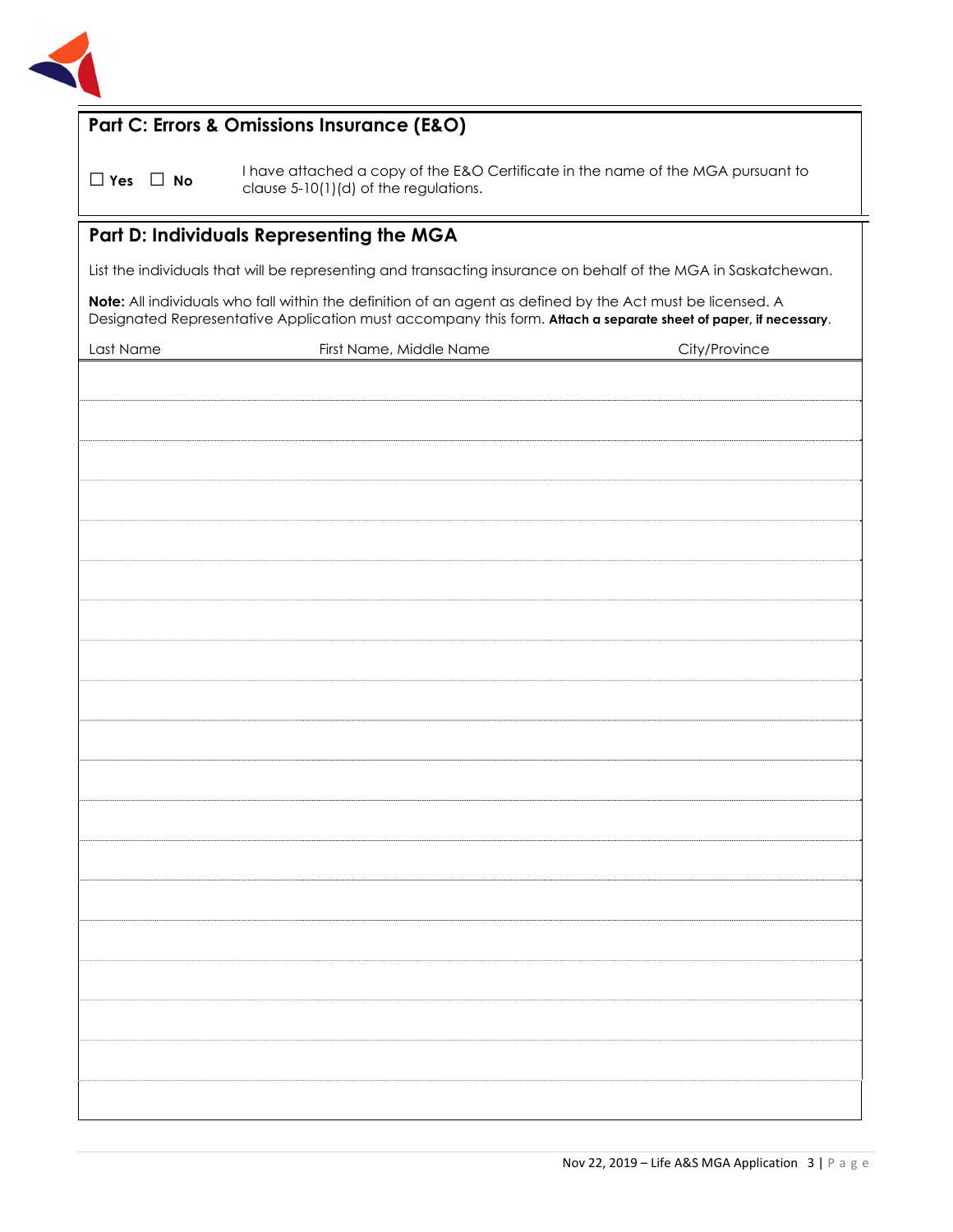

## **Part E: Background**

The following are questions relevant to the Act regarding trustworthiness and suitability to be licensed.

Please read these questions carefully to ensure all responses are accurate. Inaccurate answers may be considered a material misstatement.

**For any questions where disclosure is required, please provide complete details on a separate sheet of paper and attach to the application form.**

| 1. | Has the MGA or any principal shareholder, officer or<br>director, or designated representative of the MGA<br>ever held an insurance or adjusting licence in<br>Saskatchewan, or anywhere in Canada or in the<br>world?<br><b>Disclosure attached</b><br><b>Nothing to Disclose</b><br>ΙI                                                                                | Has the MGA or any principal shareholder, officer<br>5.<br>or director, or designated representative of the<br>MGA ever been the subject of receivership<br>and/or bankruptcy proceedings including<br>consumer proposals?<br>$\Box$ Disclosure attached                                                                                                                                                                                                                                                                                   |
|----|-------------------------------------------------------------------------------------------------------------------------------------------------------------------------------------------------------------------------------------------------------------------------------------------------------------------------------------------------------------------------|--------------------------------------------------------------------------------------------------------------------------------------------------------------------------------------------------------------------------------------------------------------------------------------------------------------------------------------------------------------------------------------------------------------------------------------------------------------------------------------------------------------------------------------------|
|    | If yes, please provide information about licence year,<br>licence class and jurisdiction.                                                                                                                                                                                                                                                                               | If yes, please provide an explanation of the<br>circumstances and a complete copy of the documents<br>involved.                                                                                                                                                                                                                                                                                                                                                                                                                            |
| 2. | Has the MGA or any principal shareholder, officer or<br>director, or designated representative of the MGA<br>ever had any licence or registration as an insurance<br>agent, adjuster or for selling any other financial<br>products, suspended or revoked for cause, in<br>Canada or anywhere in the world?<br><b>Nothing to Disclose</b><br>$\Box$ Disclosure attached | Has the MGA or any principal shareholder, officer<br>6.<br>or director, or designated representative of the<br>MGA ever been the subject of any complaint,<br>investigation, sanction or disciplinary action,<br>including but not limited to a letter of warning,<br>caution, fine, etc., by any financial services<br>regulator, federal regulator (e.g., FINTRAC, CRA,<br>CRTC, Privacy Commissioner, etc.) insurer or any<br>financial services company with which you<br>hold/held a contract, in Canada or anywhere in<br>the world? |
|    |                                                                                                                                                                                                                                                                                                                                                                         | <b>Disclosure attached</b><br>$\Box$ Nothing to Disclose                                                                                                                                                                                                                                                                                                                                                                                                                                                                                   |
| 3. | Has the MGA or any principal shareholder, officer or<br>director, or designated representative of the MGA<br>ever been refused an insurance or adjusting licence,<br>or other licence or registration for selling financial<br>products or adjusting claims in Canada or anywhere<br>in the world?                                                                      | Has the MGA or any principal shareholder, officer<br>7.<br>or director, or designated representative of the<br>MGA ever been investigated, charged or<br>convicted of any criminal or quasi-criminal<br>offence, in Canada or anywhere in the world?                                                                                                                                                                                                                                                                                       |
|    | <b>Disclosure attached</b><br><b>Nothing to Disclose</b><br>$\perp$                                                                                                                                                                                                                                                                                                     | $\Box$ Nothing to Disclose<br>$\Box$ Disclosure attached                                                                                                                                                                                                                                                                                                                                                                                                                                                                                   |
| 4. | Does the MGA or any principal shareholder, officer<br>or director, or designated representative of the MGA<br>currently or plan to engage in any business or<br>occupation other than the insurance or adjusting<br>business?<br><b>Disclosure attached</b><br>$\Box$ Nothing to Disclose<br>LΙ                                                                         | Has the MGA or any principal shareholder, officer<br>8.<br>or director, or designated representative of the<br>MGA ever been the subject of any type of legal<br>action, including but not limited to class action<br>lawsuits or civil actions respecting the business of<br>insurance including adjusting, or any other<br>financial service in Canada or anywhere in the                                                                                                                                                                |
|    | Please provide the name of the business, occupation<br>details, supervisory responsibilities and date of<br>employment.                                                                                                                                                                                                                                                 | world?<br>$\Box$ Disclosure attached<br>$\Box$ Nothing to Disclose                                                                                                                                                                                                                                                                                                                                                                                                                                                                         |
|    | This would include any business that requires a licence or<br>registration or is corporately registered.                                                                                                                                                                                                                                                                |                                                                                                                                                                                                                                                                                                                                                                                                                                                                                                                                            |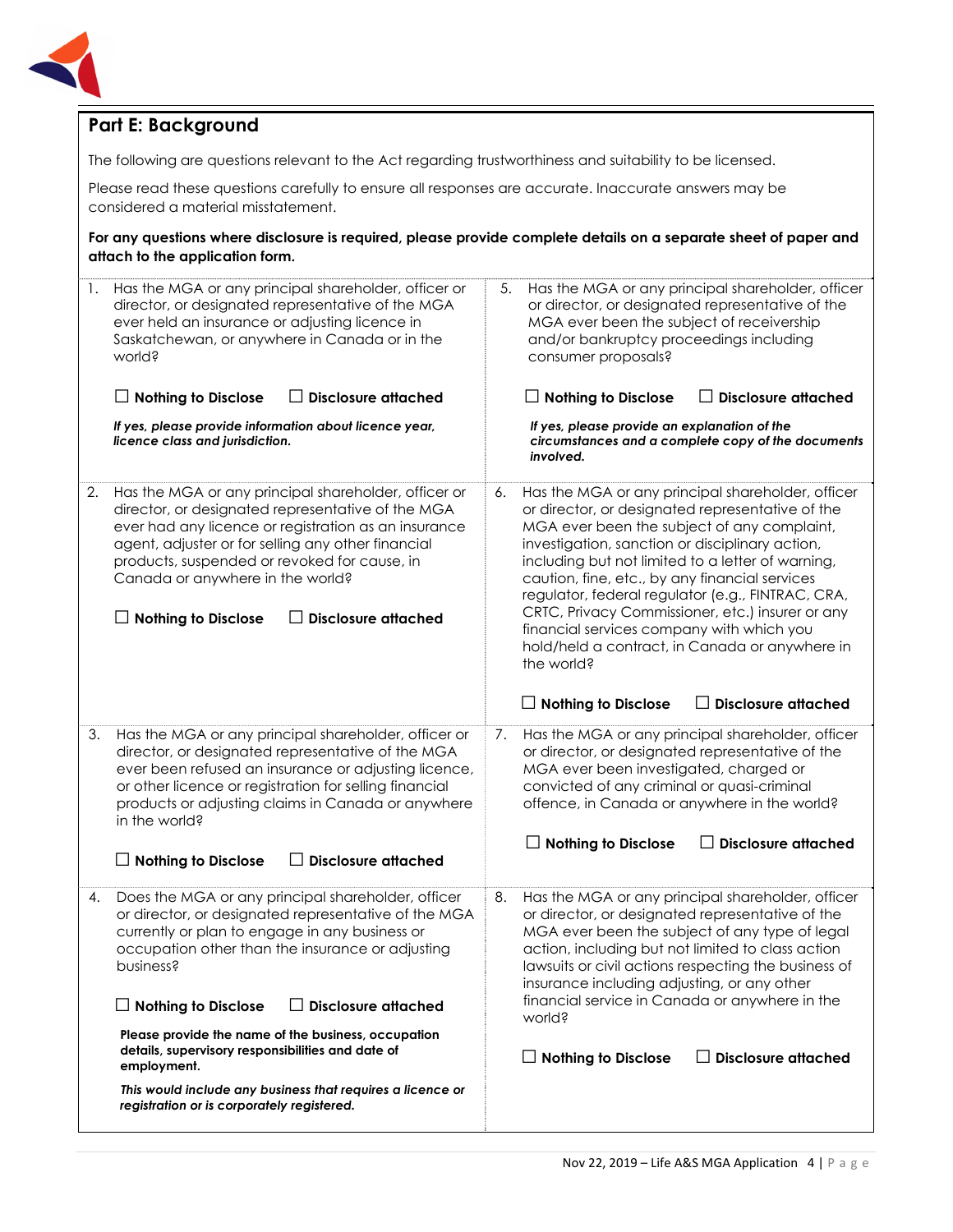

### **Part F: Disclosure of Insurer(s) Represented**

Please disclose all insurer(s) that the MGA has a contract with that authorizes the MGA to administer the insurance products of the insurer.

The contract(s) between the MGA and insurer(s) must be attached for review and acceptance.

| Full Legal Name of Insurer(s) | Address | Contact Info |
|-------------------------------|---------|--------------|
|                               |         |              |
|                               |         |              |
|                               |         |              |
|                               |         |              |
|                               |         |              |
|                               |         |              |
|                               |         |              |
|                               |         |              |
|                               |         |              |
|                               |         |              |
|                               |         |              |
|                               |         |              |
|                               |         |              |
|                               |         |              |
|                               |         |              |

### **Part G: Consent to the Collection, Use and Disclosure of Information**

By applying for an MGA licence, I, the applicant, understand personal information about any principal shareholder, officer or director or designated representative may be collected from the applicant or from other sources such as the recommender of the licence, financial service regulators, law enforcement agencies, credit bureaus, insurance companies or other organizations in the financial services sector. I, therefore, consent to the collection and use of this information for the purpose of determining suitability for licensing.

I, the applicant, further understand and consent to the disclosure of information to the recommender of the licence, financial service regulators, law enforcement agencies, credit bureaus, insurance companies or other organizations in the financial services sector, for the purpose of determining suitability for licensing.

**X X** Signature of Designated Representative OR Authorized Official of Designated Representative

Date Signed

**X**

Print name of Designated Representative OR Authorized Official of Designated Representative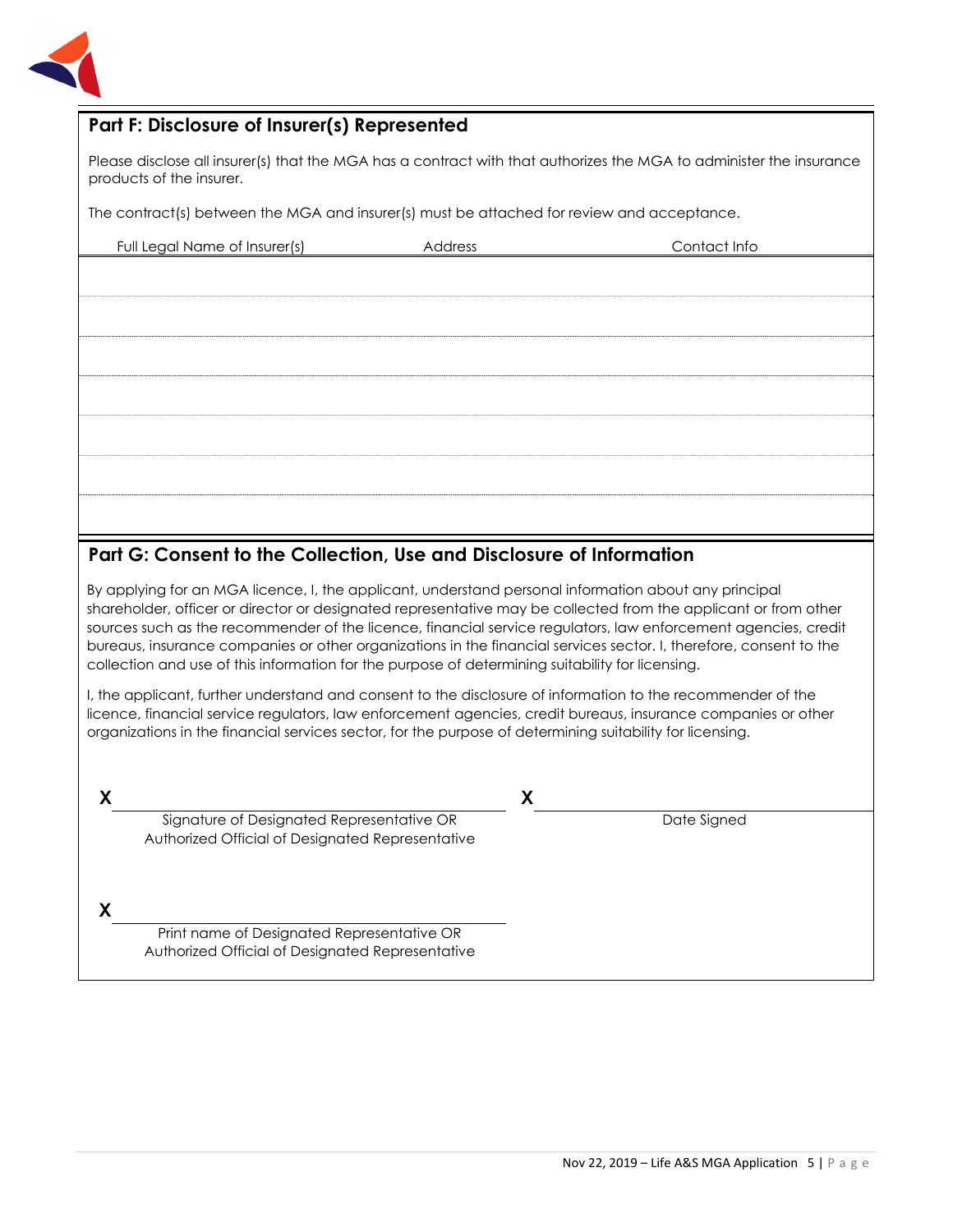

#### **Part H: Declaration**

The making of a false statement on this application constitutes a material misstatement and may result in the refusal of this application and the subsequent suspension or cancellation of any licence issued. This application is required to be signed by the Designated Representative/Authorized Official named herein.

I, \_\_\_\_\_\_\_\_\_\_\_\_\_\_\_\_\_\_\_\_\_\_\_\_\_\_\_\_\_\_\_\_\_\_\_\_\_\_\_, solemnly declare that all statements and answers in the foregoing application including attachments are true and correct, and I make this solemn declaration conscientiously believing it to be true, and knowing that it is of the same force and effect as if made under oath.

**X X**

Date Signed

#### **Part I: Recommender Declaration**

To be completed by the licensed insurer that is recommending the MGA.

Signature of Designated Representative OR Authorized Official of Designated Representative

Applicant Name **Please Print** is hereby recommended to act as an MGA of the undersigned recommender.

The recommender is licensed to undertake the class of insurance the applicant has applied for and have entered into an MGA contract with the applicant and recommend that the applicant be granted an MGA licence.

The recommender certifies that the qualifications and business record of the applicant have been investigated and that the applicant is suitable to receive a licence.

To the best of our knowledge, information and belief, all statements and answers contained in the foregoing application are true and correct, and that the Designated Representative OR Authorized Official of the Designated Representative has completed this application.

#### **IT IS UNDERSTOOD THAT IF THE APPLICANT NAMED HEREIN IS TERMINATED BY US, WRITTEN NOTICE, INCLUDING THE REASONS FOR TERMINATION, WILL BE GIVEN TO THE LIFE INSURANCE COUNCIL OF SASKATCHEWAN, IMMEDIATELY**.

| <b>Print Legal Name of Recommender</b> |                          |     |  |                          |                |
|----------------------------------------|--------------------------|-----|--|--------------------------|----------------|
|                                        |                          |     |  |                          |                |
|                                        |                          |     |  |                          |                |
| <b>Authorized Officer/ Delegate</b>    |                          |     |  | Signature                | Date Signed    |
| Print Name                             |                          |     |  |                          |                |
|                                        |                          |     |  |                          |                |
|                                        | $\overline{\phantom{0}}$ |     |  | $\overline{\phantom{0}}$ |                |
| Telephone                              |                          | Fax |  |                          | E-mail Address |

#### **THE ABOVE APPLICANT WILL NOT ACT AS AN MGA UNTIL THE LICENCE IS ISSUED**

**NOTE: A Designated Representative Application must accompany this application form. The same insurer must recommend the MGA and designated representative of the MGA.**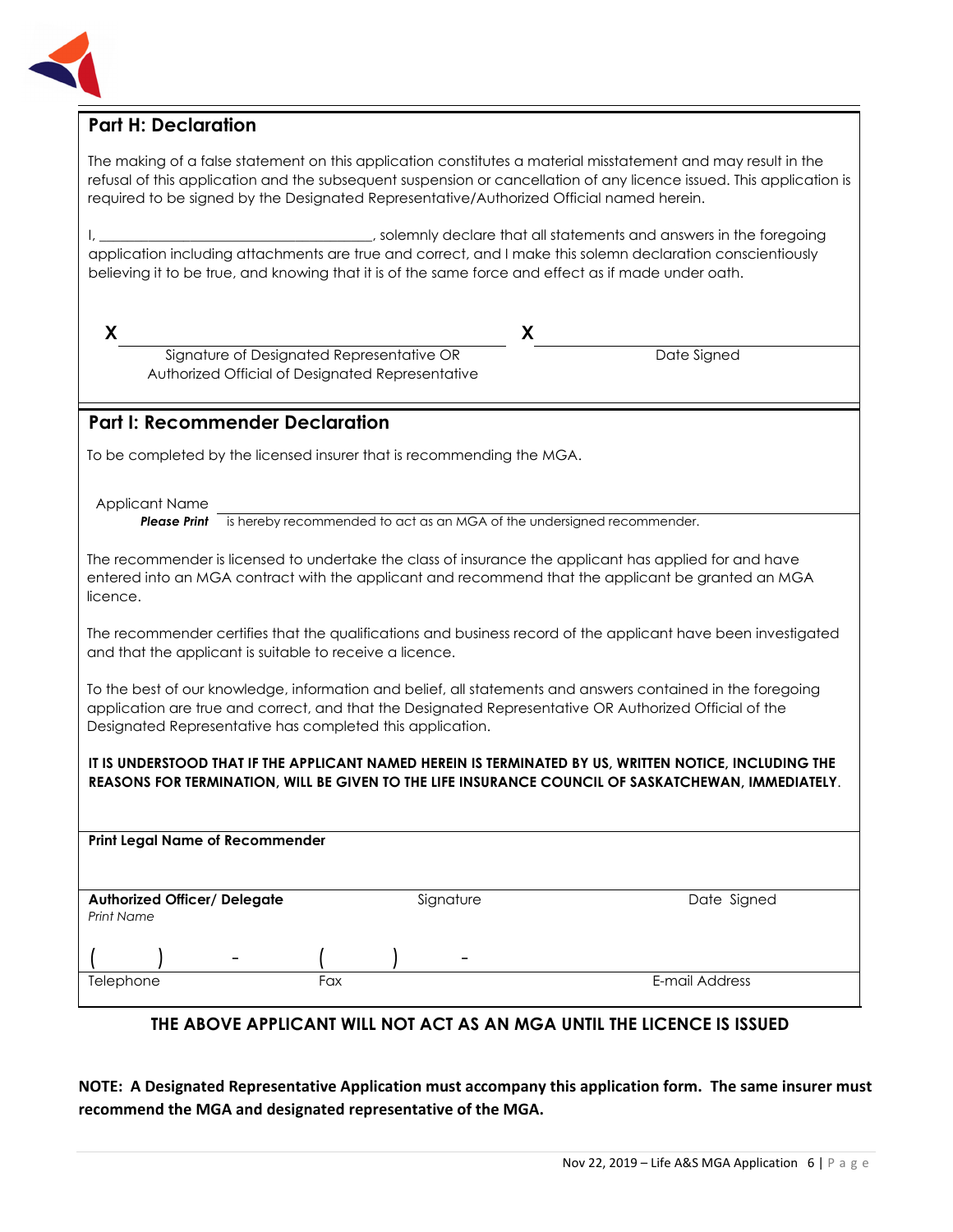



#### **Attachments to the application form**

Part A - copy of the Saskatchewan Certificate of Registration for the corporation, partnership, business name or trade name

Part B, C, E, F – necessary documentation

Payment of licence fee

| Payment information (Please choose a payment option below) |                                                |                                                                                         |  |  |  |  |
|------------------------------------------------------------|------------------------------------------------|-----------------------------------------------------------------------------------------|--|--|--|--|
|                                                            | Cheque or money order enclosed for full amount | Make cheque or money order payable to the:<br><b>Insurance Councils of Saskatchewan</b> |  |  |  |  |
|                                                            |                                                | An NSF charge of \$25 will apply for returned cheques.                                  |  |  |  |  |
|                                                            | Charge credit card for the full amount         |                                                                                         |  |  |  |  |
|                                                            | <b>VISA</b>                                    | <b>Card Number</b>                                                                      |  |  |  |  |
|                                                            |                                                |                                                                                         |  |  |  |  |
|                                                            | MasterCard                                     | Expiry Date (MM/YY)                                                                     |  |  |  |  |
|                                                            |                                                |                                                                                         |  |  |  |  |
|                                                            |                                                | Signature                                                                               |  |  |  |  |
|                                                            |                                                | Print name of applicant                                                                 |  |  |  |  |

Licensing Department Insurance Councils of Saskatchewan 310, 2631 - 28th Avenue Regina SK S4S 6X3

Tel: 306.347.0862 Fax: 306.347.0525

www.skcouncil.sk.ca